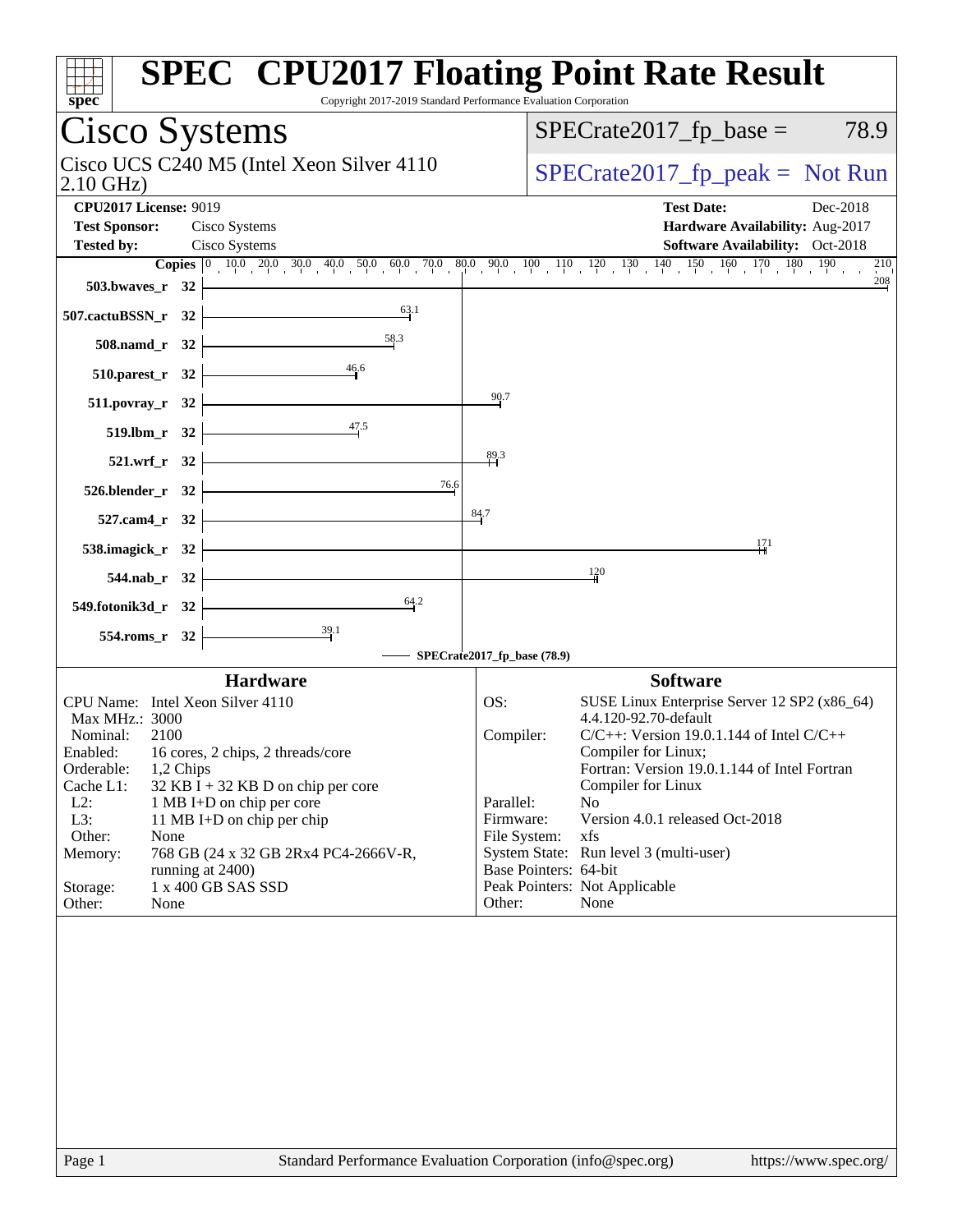

Copyright 2017-2019 Standard Performance Evaluation Corporation

## Cisco Systems

2.10 GHz) Cisco UCS C240 M5 (Intel Xeon Silver 4110  $\big|$  SPECrate 2017 fp peak = Not Run

 $SPECTate2017<sub>fp</sub> base = 78.9$ 

**[CPU2017 License:](http://www.spec.org/auto/cpu2017/Docs/result-fields.html#CPU2017License)** 9019 **[Test Date:](http://www.spec.org/auto/cpu2017/Docs/result-fields.html#TestDate)** Dec-2018 **[Test Sponsor:](http://www.spec.org/auto/cpu2017/Docs/result-fields.html#TestSponsor)** Cisco Systems **[Hardware Availability:](http://www.spec.org/auto/cpu2017/Docs/result-fields.html#HardwareAvailability)** Aug-2017 **[Tested by:](http://www.spec.org/auto/cpu2017/Docs/result-fields.html#Testedby)** Cisco Systems **Cisco Systems [Software Availability:](http://www.spec.org/auto/cpu2017/Docs/result-fields.html#SoftwareAvailability)** Oct-2018

#### **[Results Table](http://www.spec.org/auto/cpu2017/Docs/result-fields.html#ResultsTable)**

|                                   | <b>Base</b>   |                |                |                | <b>Peak</b> |                |       |               |                |              |                |              |                |              |
|-----------------------------------|---------------|----------------|----------------|----------------|-------------|----------------|-------|---------------|----------------|--------------|----------------|--------------|----------------|--------------|
| <b>Benchmark</b>                  | <b>Copies</b> | <b>Seconds</b> | <b>Ratio</b>   | <b>Seconds</b> | Ratio       | <b>Seconds</b> | Ratio | <b>Copies</b> | <b>Seconds</b> | <b>Ratio</b> | <b>Seconds</b> | <b>Ratio</b> | <b>Seconds</b> | <b>Ratio</b> |
| 503.bwayes_r                      | 32            | 1540           | 208            | 1540           | <b>208</b>  | 1539           | 208   |               |                |              |                |              |                |              |
| 507.cactuBSSN r                   | 32            | 642            | 63.1           | 642            | 63.1        | 643            | 63.0  |               |                |              |                |              |                |              |
| $508$ .namd $r$                   | 32            | 522            | 58.3           | 523            | 58.1        | 522            | 58.3  |               |                |              |                |              |                |              |
| 510.parest_r                      | 32            | 1784           | 46.9           | 1798           | 46.6        | 1802           | 46.5  |               |                |              |                |              |                |              |
| 511.povray_r                      | 32            | 828            | 90.3           | 824            | 90.7        | 823            | 90.7  |               |                |              |                |              |                |              |
| 519.lbm r                         | 32            | 710            | 47.5           | 710            | 47.5        | 710            | 47.5  |               |                |              |                |              |                |              |
| $521.wrf_r$                       | 32            | 823            | 87.0           | 799            | 89.7        | 803            | 89.3  |               |                |              |                |              |                |              |
| 526.blender r                     | 32            | 637            | 76.5           | 637            | 76.6        | 636            | 76.6  |               |                |              |                |              |                |              |
| $527$ .cam $4r$                   | 32            | 661            | 84.7           | 661            | 84.6        | 659            | 84.9  |               |                |              |                |              |                |              |
| 538.imagick_r                     | 32            | 466            | 171            | 470            | 169         | 464            | 171   |               |                |              |                |              |                |              |
| $544$ .nab_r                      | 32            | 448            | 120            | 449            | 120         | 452            | 119   |               |                |              |                |              |                |              |
| 549.fotonik3d r                   | 32            | 1944           | 64.2           | 1938           | 64.4        | 1941           | 64.2  |               |                |              |                |              |                |              |
| $554$ .roms_r                     | 32            | 1302           | 39.1           | 1302           | 39.1        | 1305           | 39.0  |               |                |              |                |              |                |              |
| $SPECrate2017_fp\_base =$<br>78.9 |               |                |                |                |             |                |       |               |                |              |                |              |                |              |
| $SPECrate2017$ fp peak =          |               |                | <b>Not Run</b> |                |             |                |       |               |                |              |                |              |                |              |

Results appear in the [order in which they were run.](http://www.spec.org/auto/cpu2017/Docs/result-fields.html#RunOrder) Bold underlined text [indicates a median measurement.](http://www.spec.org/auto/cpu2017/Docs/result-fields.html#Median)

#### **[Submit Notes](http://www.spec.org/auto/cpu2017/Docs/result-fields.html#SubmitNotes)**

 The numactl mechanism was used to bind copies to processors. The config file option 'submit' was used to generate numactl commands to bind each copy to a specific processor. For details, please see the config file.

### **[Operating System Notes](http://www.spec.org/auto/cpu2017/Docs/result-fields.html#OperatingSystemNotes)**

Stack size set to unlimited using "ulimit -s unlimited"

### **[General Notes](http://www.spec.org/auto/cpu2017/Docs/result-fields.html#GeneralNotes)**

Environment variables set by runcpu before the start of the run: LD\_LIBRARY\_PATH = "/home/cpu2017/lib/ia32:/home/cpu2017/lib/intel64"

 Binaries compiled on a system with 1x Intel Core i7-4790 CPU + 32GB RAM memory using Redhat Enterprise Linux 7.4 Transparent Huge Pages enabled by default Prior to runcpu invocation Filesystem page cache synced and cleared with: sync; echo 3> /proc/sys/vm/drop\_caches runcpu command invoked through numactl i.e.: numactl --interleave=all runcpu <etc> Yes: The test sponsor attests, as of date of publication, that CVE-2017-5754 (Meltdown) is mitigated in the system as tested and documented.

**(Continued on next page)**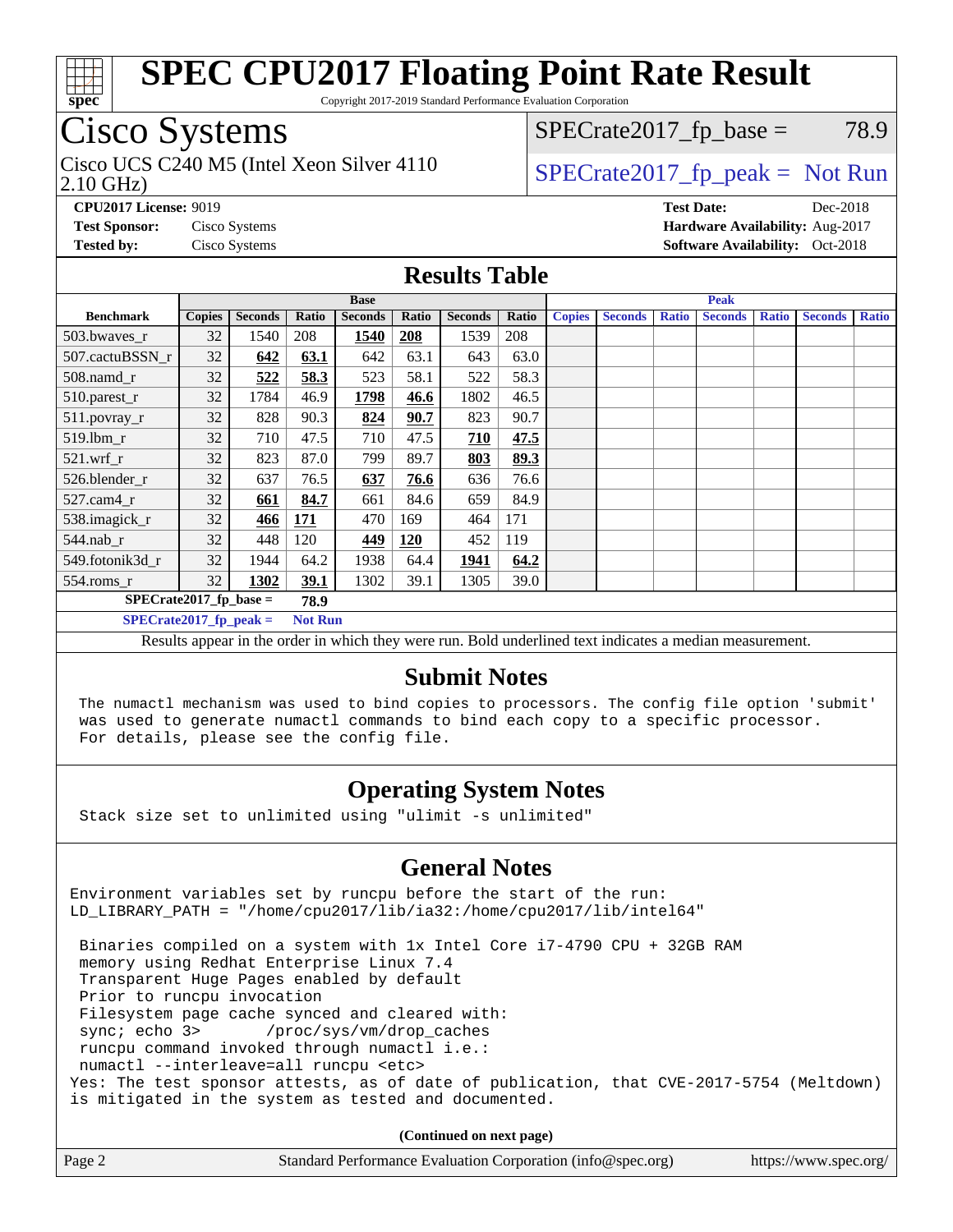

Copyright 2017-2019 Standard Performance Evaluation Corporation

## Cisco Systems

Cisco UCS C240 M5 (Intel Xeon Silver 4110  $\big|$  SPECrate 2017 fp peak = Not Run

 $SPECTate2017<sub>fp</sub> base = 78.9$ 

2.10 GHz)

**[Test Sponsor:](http://www.spec.org/auto/cpu2017/Docs/result-fields.html#TestSponsor)** Cisco Systems **[Hardware Availability:](http://www.spec.org/auto/cpu2017/Docs/result-fields.html#HardwareAvailability)** Aug-2017

**[CPU2017 License:](http://www.spec.org/auto/cpu2017/Docs/result-fields.html#CPU2017License)** 9019 **[Test Date:](http://www.spec.org/auto/cpu2017/Docs/result-fields.html#TestDate)** Dec-2018 **[Tested by:](http://www.spec.org/auto/cpu2017/Docs/result-fields.html#Testedby)** Cisco Systems **[Software Availability:](http://www.spec.org/auto/cpu2017/Docs/result-fields.html#SoftwareAvailability)** Oct-2018

### **[General Notes \(Continued\)](http://www.spec.org/auto/cpu2017/Docs/result-fields.html#GeneralNotes)**

Yes: The test sponsor attests, as of date of publication, that CVE-2017-5753 (Spectre variant 1) is mitigated in the system as tested and documented. Yes: The test sponsor attests, as of date of publication, that CVE-2017-5715 (Spectre variant 2) is mitigated in the system as tested and documented.

#### **[Platform Notes](http://www.spec.org/auto/cpu2017/Docs/result-fields.html#PlatformNotes)**

Page 3 Standard Performance Evaluation Corporation [\(info@spec.org\)](mailto:info@spec.org) <https://www.spec.org/> BIOS Settings: Intel HyperThreading Technology set to Enabled CPU performance set to Enterprise Power Performance Tuning set to OS Controls SNC set to Enabled IMC Interleaving set to 1-way Interleave Patrol Scrub set to Disabled Sysinfo program /home/cpu2017/bin/sysinfo Rev: r5797 of 2017-06-14 96c45e4568ad54c135fd618bcc091c0f running on linux-yoo1 Mon Dec 17 23:19:06 2018 SUT (System Under Test) info as seen by some common utilities. For more information on this section, see <https://www.spec.org/cpu2017/Docs/config.html#sysinfo> From /proc/cpuinfo model name : Intel(R) Xeon(R) Silver 4110 CPU @ 2.10GHz 2 "physical id"s (chips) 32 "processors" cores, siblings (Caution: counting these is hw and system dependent. The following excerpts from /proc/cpuinfo might not be reliable. Use with caution.) cpu cores : 8 siblings : 16 physical 0: cores 0 1 2 3 4 5 6 7 physical 1: cores 0 1 2 3 4 5 6 7 From lscpu: Architecture: x86\_64 CPU op-mode(s): 32-bit, 64-bit Byte Order: Little Endian  $CPU(s):$  32 On-line CPU(s) list: 0-31 Thread(s) per core: 2 Core(s) per socket: 8 Socket(s): 2 NUMA node(s): 2 Vendor ID: GenuineIntel CPU family: 6 Model: 85 **(Continued on next page)**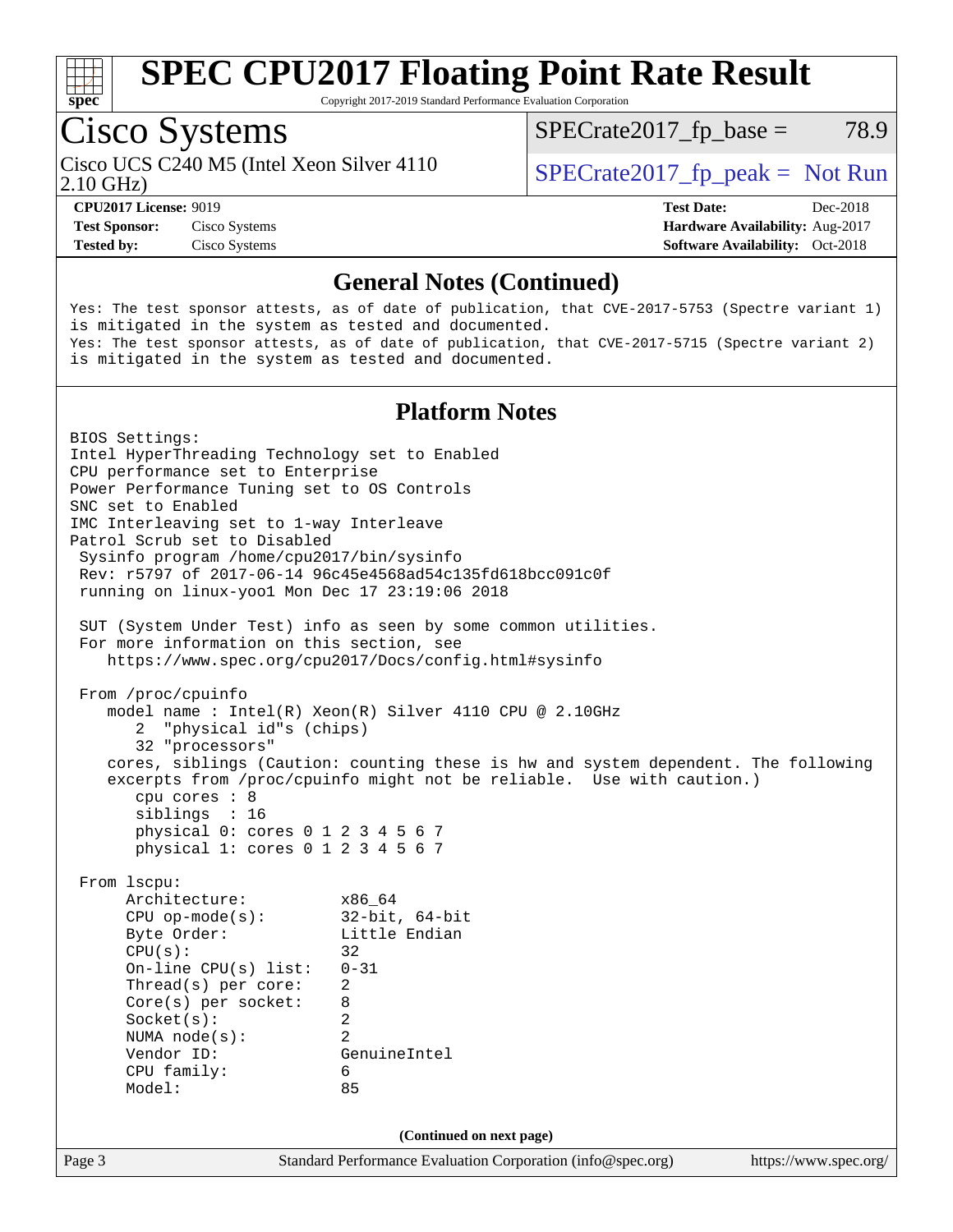

Copyright 2017-2019 Standard Performance Evaluation Corporation

Cisco Systems 2.10 GHz) Cisco UCS C240 M5 (Intel Xeon Silver 4110  $\boxed{\text{SPECrate2017\_fp\_peak} = \text{Not Run}}$ 

 $SPECTate2017_fp\_base = 78.9$ 

**[CPU2017 License:](http://www.spec.org/auto/cpu2017/Docs/result-fields.html#CPU2017License)** 9019 **[Test Date:](http://www.spec.org/auto/cpu2017/Docs/result-fields.html#TestDate)** Dec-2018 **[Test Sponsor:](http://www.spec.org/auto/cpu2017/Docs/result-fields.html#TestSponsor)** Cisco Systems **[Hardware Availability:](http://www.spec.org/auto/cpu2017/Docs/result-fields.html#HardwareAvailability)** Aug-2017 **[Tested by:](http://www.spec.org/auto/cpu2017/Docs/result-fields.html#Testedby)** Cisco Systems **[Software Availability:](http://www.spec.org/auto/cpu2017/Docs/result-fields.html#SoftwareAvailability)** Oct-2018

#### **[Platform Notes \(Continued\)](http://www.spec.org/auto/cpu2017/Docs/result-fields.html#PlatformNotes)**

| Model name:<br>Stepping:<br>CPU MHz:<br>$CPU$ $max$ $MHz$ :<br>CPU min MHz:<br>BogoMIPS:<br>Virtualization:<br>L1d cache:<br>Lli cache:<br>L2 cache:<br>$L3$ cache:<br>NUMA $node0$ $CPU(s):$<br>NUMA nodel $CPU(s):$<br>Flags:   | $Intel(R) Xeon(R) Silver 4110 CPU @ 2.10GHz$<br>4<br>1143.201<br>3000.0000<br>800.0000<br>4190.18<br>$VT - x$<br>32K<br>32K<br>1024K<br>11264K<br>$0 - 7$ , 16-23<br>8-15,24-31<br>fpu vme de pse tsc msr pae mce cx8 apic sep mtrr pge mca cmov<br>pat pse36 clflush dts acpi mmx fxsr sse sse2 ss ht tm pbe syscall nx pdpelgb rdtscp<br>lm constant_tsc art arch_perfmon pebs bts rep_good nopl xtopology nonstop_tsc<br>aperfmperf eagerfpu pni pclmulqdq dtes64 monitor ds_cpl vmx smx est tm2 ssse3 sdbg<br>fma cx16 xtpr pdcm pcid dca sse4_1 sse4_2 x2apic movbe popcnt tsc_deadline_timer aes |
|-----------------------------------------------------------------------------------------------------------------------------------------------------------------------------------------------------------------------------------|--------------------------------------------------------------------------------------------------------------------------------------------------------------------------------------------------------------------------------------------------------------------------------------------------------------------------------------------------------------------------------------------------------------------------------------------------------------------------------------------------------------------------------------------------------------------------------------------------------|
|                                                                                                                                                                                                                                   | xsave avx f16c rdrand lahf_lm abm 3dnowprefetch ida arat epb invpcid_single pln pts<br>dtherm hwp hwp_act_window hwp_epp hwp_pkg_req intel_pt rsb_ctxsw spec_ctrl stibp<br>retpoline kaiser tpr_shadow vnmi flexpriority ept vpid fsgsbase tsc_adjust bmil hle<br>avx2 smep bmi2 erms invpcid rtm cqm mpx avx512f avx512dq rdseed adx smap clflushopt<br>clwb avx512cd avx512bw avx512vl xsaveopt xsavec xgetbvl cqm_llc cqm_occup_llc                                                                                                                                                                 |
| /proc/cpuinfo cache data<br>cache size : $11264$ KB                                                                                                                                                                               |                                                                                                                                                                                                                                                                                                                                                                                                                                                                                                                                                                                                        |
| physical chip.<br>$available: 2 nodes (0-1)$<br>node 0 size: 386570 MB<br>node 0 free: 386105 MB<br>node 1 size: 387054 MB<br>node 1 free: 386579 MB<br>node distances:<br>node<br>$0\qquad1$<br>0:<br>10<br>21<br>1:<br>21<br>10 | From numactl --hardware WARNING: a numactl 'node' might or might not correspond to a<br>node 0 cpus: 0 1 2 3 4 5 6 7 16 17 18 19 20 21 22 23<br>node 1 cpus: 8 9 10 11 12 13 14 15 24 25 26 27 28 29 30 31                                                                                                                                                                                                                                                                                                                                                                                             |
| From /proc/meminfo<br>MemTotal:<br>792192220 kB<br>HugePages_Total:<br>0<br>Hugepagesize:<br>2048 kB                                                                                                                              |                                                                                                                                                                                                                                                                                                                                                                                                                                                                                                                                                                                                        |
| From /etc/*release* /etc/*version*                                                                                                                                                                                                |                                                                                                                                                                                                                                                                                                                                                                                                                                                                                                                                                                                                        |
|                                                                                                                                                                                                                                   | (Continued on next page)                                                                                                                                                                                                                                                                                                                                                                                                                                                                                                                                                                               |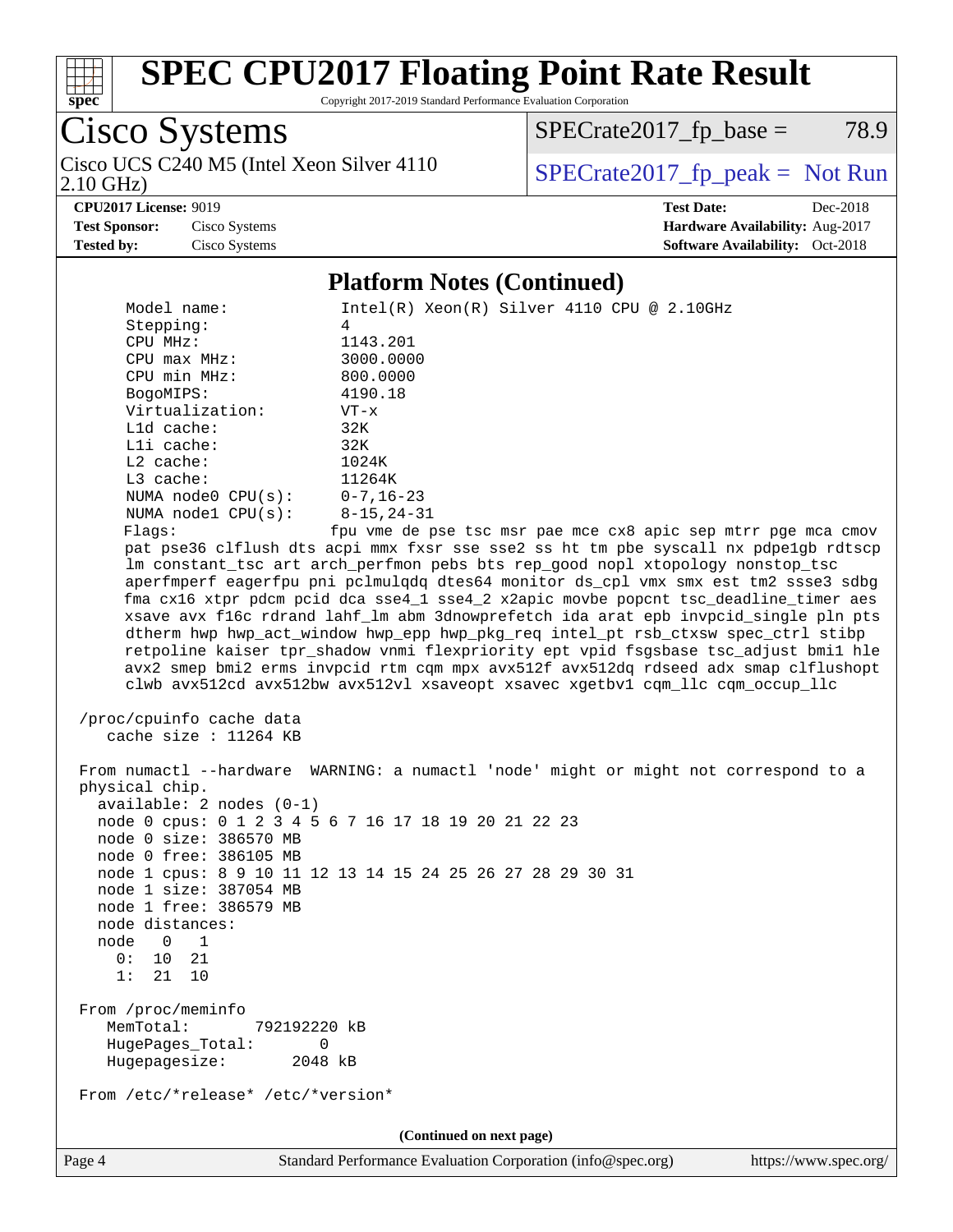

Copyright 2017-2019 Standard Performance Evaluation Corporation

# Cisco Systems<br>Cisco UCS C240 M5 (Intel Xeon Silver 4110)

2.10 GHz)

 $SPECrate2017_fp\_base = 78.9$ 

 $SPECTate 2017_fp\_peak = Not Run$ 

**[Test Sponsor:](http://www.spec.org/auto/cpu2017/Docs/result-fields.html#TestSponsor)** Cisco Systems **[Hardware Availability:](http://www.spec.org/auto/cpu2017/Docs/result-fields.html#HardwareAvailability)** Aug-2017 **[Tested by:](http://www.spec.org/auto/cpu2017/Docs/result-fields.html#Testedby)** Cisco Systems **[Software Availability:](http://www.spec.org/auto/cpu2017/Docs/result-fields.html#SoftwareAvailability)** Oct-2018

**[CPU2017 License:](http://www.spec.org/auto/cpu2017/Docs/result-fields.html#CPU2017License)** 9019 **[Test Date:](http://www.spec.org/auto/cpu2017/Docs/result-fields.html#TestDate)** Dec-2018

#### **[Platform Notes \(Continued\)](http://www.spec.org/auto/cpu2017/Docs/result-fields.html#PlatformNotes)**

| SuSE-release:<br>SUSE Linux Enterprise Server 12 (x86_64)                                                                                                     |                       |
|---------------------------------------------------------------------------------------------------------------------------------------------------------------|-----------------------|
| $VERSION = 12$                                                                                                                                                |                       |
| $PATCHLEVEL = 2$                                                                                                                                              |                       |
| # This file is deprecated and will be removed in a future service pack or release.<br># Please check /etc/os-release for details about this release.          |                       |
| os-release:                                                                                                                                                   |                       |
| NAME="SLES"                                                                                                                                                   |                       |
| VERSION="12-SP2"                                                                                                                                              |                       |
| VERSION_ID="12.2"<br>PRETTY_NAME="SUSE Linux Enterprise Server 12 SP2"                                                                                        |                       |
| ID="sles"                                                                                                                                                     |                       |
| $ANSI\_COLOR = "0;32"$                                                                                                                                        |                       |
| CPE_NAME="cpe:/o:suse:sles:12:sp2"                                                                                                                            |                       |
| uname $-a$ :                                                                                                                                                  |                       |
| Linux linux-yool 4.4.120-92.70-default #1 SMP Wed Mar 14 15:59:43 UTC 2018 (52a83de)                                                                          |                       |
| x86_64 x86_64 x86_64 GNU/Linux                                                                                                                                |                       |
| run-level 3 Dec 17 15:46                                                                                                                                      |                       |
|                                                                                                                                                               |                       |
| SPEC is set to: /home/cpu2017                                                                                                                                 |                       |
| Filesystem<br>Type Size Used Avail Use% Mounted on<br>/dev/sda1<br>xfs 224G 117G 108G 52% /                                                                   |                       |
|                                                                                                                                                               |                       |
| Additional information from dmidecode follows. WARNING: Use caution when you interpret                                                                        |                       |
| this section. The 'dmidecode' program reads system data which is "intended to allow                                                                           |                       |
| hardware to be accurately determined", but the intent may not be met, as there are<br>frequent changes to hardware, firmware, and the "DMTF SMBIOS" standard. |                       |
| BIOS Cisco Systems, Inc. C240M5.4.0.1.139.1003182220 10/03/2018                                                                                               |                       |
| Memory:                                                                                                                                                       |                       |
| 12x 0xCE00 M393A4K40BB2-CTD 32 GB 2 rank 2666, configured at 2400                                                                                             |                       |
| 12x 0xCE00 M393A4K40CB2-CTD 32 GB 2 rank 2666, configured at 2400                                                                                             |                       |
| (End of data from sysinfo program)                                                                                                                            |                       |
|                                                                                                                                                               |                       |
| <b>Compiler Version Notes</b>                                                                                                                                 |                       |
|                                                                                                                                                               |                       |
| 519.1bm_r(base) 538.imagick_r(base) 544.nab_r(base)<br>CC.                                                                                                    |                       |
| icc (ICC) 19.0.1.144 20181018                                                                                                                                 |                       |
| Copyright (C) 1985-2018 Intel Corporation. All rights reserved.                                                                                               |                       |
|                                                                                                                                                               |                       |
|                                                                                                                                                               |                       |
|                                                                                                                                                               |                       |
| (Continued on next page)                                                                                                                                      |                       |
| Page 5<br>Standard Performance Evaluation Corporation (info@spec.org)                                                                                         | https://www.spec.org/ |
|                                                                                                                                                               |                       |
|                                                                                                                                                               |                       |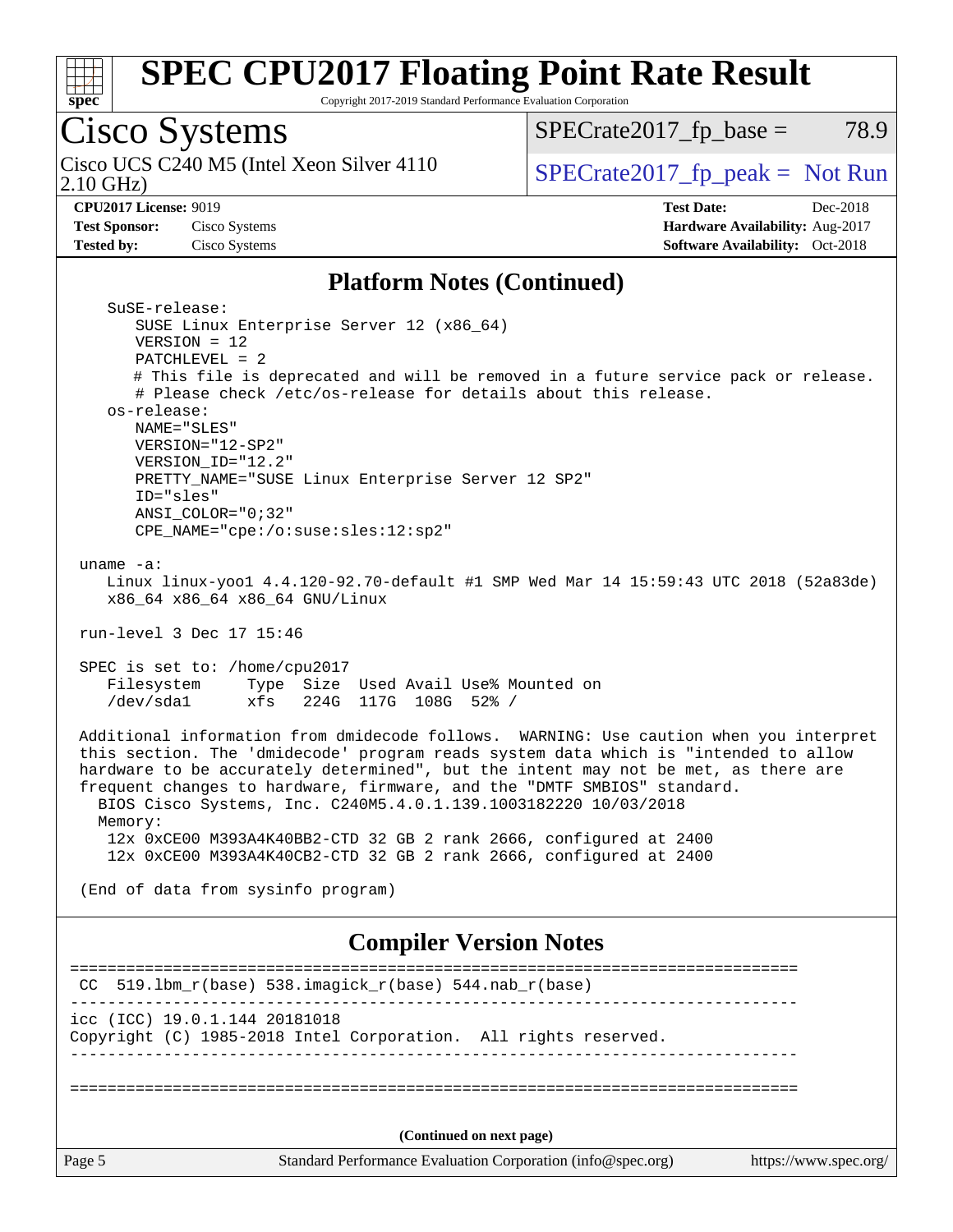

Copyright 2017-2019 Standard Performance Evaluation Corporation

Cisco Systems

2.10 GHz) Cisco UCS C240 M5 (Intel Xeon Silver 4110  $SPECrate2017_fp\_peak = Not Run$ 

 $SPECTate2017_fp\_base = 78.9$ 

**[CPU2017 License:](http://www.spec.org/auto/cpu2017/Docs/result-fields.html#CPU2017License)** 9019 **[Test Date:](http://www.spec.org/auto/cpu2017/Docs/result-fields.html#TestDate)** Dec-2018 **[Test Sponsor:](http://www.spec.org/auto/cpu2017/Docs/result-fields.html#TestSponsor)** Cisco Systems **[Hardware Availability:](http://www.spec.org/auto/cpu2017/Docs/result-fields.html#HardwareAvailability)** Aug-2017 **[Tested by:](http://www.spec.org/auto/cpu2017/Docs/result-fields.html#Testedby)** Cisco Systems **[Software Availability:](http://www.spec.org/auto/cpu2017/Docs/result-fields.html#SoftwareAvailability)** Oct-2018

### **[Compiler Version Notes \(Continued\)](http://www.spec.org/auto/cpu2017/Docs/result-fields.html#CompilerVersionNotes)**

| CXXC 508.namd_r(base) 510.parest_r(base)                                                                                              |  |
|---------------------------------------------------------------------------------------------------------------------------------------|--|
| icpc (ICC) 19.0.1.144 20181018<br>Copyright (C) 1985-2018 Intel Corporation. All rights reserved.                                     |  |
|                                                                                                                                       |  |
| 511.povray_r(base) 526.blender_r(base)<br>CC.                                                                                         |  |
| icpc (ICC) 19.0.1.144 20181018<br>Copyright (C) 1985-2018 Intel Corporation. All rights reserved.<br>icc (ICC) 19.0.1.144 20181018    |  |
| Copyright (C) 1985-2018 Intel Corporation. All rights reserved.                                                                       |  |
| FC 507.cactuBSSN_r(base)                                                                                                              |  |
| icpc (ICC) 19.0.1.144 20181018<br>Copyright (C) 1985-2018 Intel Corporation. All rights reserved.<br>icc (ICC) 19.0.1.144 20181018    |  |
| Copyright (C) 1985-2018 Intel Corporation. All rights reserved.<br>ifort (IFORT) 19.0.1.144 20181018                                  |  |
| Copyright (C) 1985-2018 Intel Corporation. All rights reserved.                                                                       |  |
|                                                                                                                                       |  |
| FC 503.bwaves_r(base) 549.fotonik3d_r(base) 554.roms_r(base)                                                                          |  |
| ifort (IFORT) 19.0.1.144 20181018<br>Copyright (C) 1985-2018 Intel Corporation. All rights reserved.                                  |  |
| $CC$ 521.wrf_r(base) 527.cam4_r(base)                                                                                                 |  |
| ifort (IFORT) 19.0.1.144 20181018<br>Copyright (C) 1985-2018 Intel Corporation. All rights reserved.<br>icc (ICC) 19.0.1.144 20181018 |  |
| Copyright (C) 1985-2018 Intel Corporation. All rights reserved.                                                                       |  |
|                                                                                                                                       |  |

### **[Base Compiler Invocation](http://www.spec.org/auto/cpu2017/Docs/result-fields.html#BaseCompilerInvocation)**

[C benchmarks:](http://www.spec.org/auto/cpu2017/Docs/result-fields.html#Cbenchmarks) [icc -m64 -std=c11](http://www.spec.org/cpu2017/results/res2019q1/cpu2017-20190108-10656.flags.html#user_CCbase_intel_icc_64bit_c11_33ee0cdaae7deeeab2a9725423ba97205ce30f63b9926c2519791662299b76a0318f32ddfffdc46587804de3178b4f9328c46fa7c2b0cd779d7a61945c91cd35)

**(Continued on next page)**

Page 6 Standard Performance Evaluation Corporation [\(info@spec.org\)](mailto:info@spec.org) <https://www.spec.org/>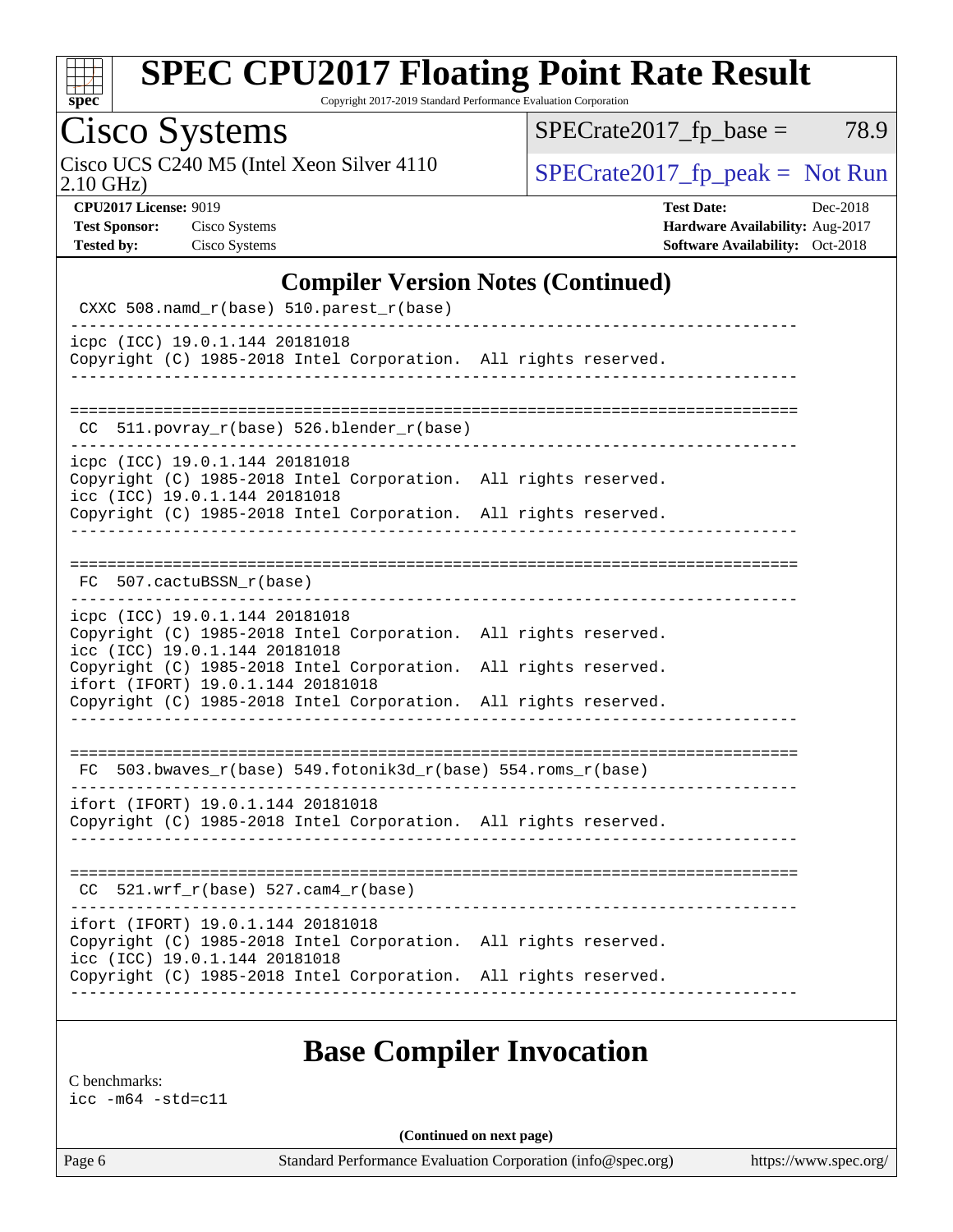

Copyright 2017-2019 Standard Performance Evaluation Corporation

## Cisco Systems

2.10 GHz) Cisco UCS C240 M5 (Intel Xeon Silver 4110  $\big|$  SPECrate 2017 fp peak = Not Run

 $SPECTate2017<sub>fp</sub> base = 78.9$ 

**[CPU2017 License:](http://www.spec.org/auto/cpu2017/Docs/result-fields.html#CPU2017License)** 9019 **[Test Date:](http://www.spec.org/auto/cpu2017/Docs/result-fields.html#TestDate)** Dec-2018 **[Test Sponsor:](http://www.spec.org/auto/cpu2017/Docs/result-fields.html#TestSponsor)** Cisco Systems **Cisco Systems [Hardware Availability:](http://www.spec.org/auto/cpu2017/Docs/result-fields.html#HardwareAvailability)** Aug-2017 **[Tested by:](http://www.spec.org/auto/cpu2017/Docs/result-fields.html#Testedby)** Cisco Systems **[Software Availability:](http://www.spec.org/auto/cpu2017/Docs/result-fields.html#SoftwareAvailability)** Oct-2018

### **[Base Compiler Invocation \(Continued\)](http://www.spec.org/auto/cpu2017/Docs/result-fields.html#BaseCompilerInvocation)**

[C++ benchmarks](http://www.spec.org/auto/cpu2017/Docs/result-fields.html#CXXbenchmarks): [icpc -m64](http://www.spec.org/cpu2017/results/res2019q1/cpu2017-20190108-10656.flags.html#user_CXXbase_intel_icpc_64bit_4ecb2543ae3f1412ef961e0650ca070fec7b7afdcd6ed48761b84423119d1bf6bdf5cad15b44d48e7256388bc77273b966e5eb805aefd121eb22e9299b2ec9d9)

[Fortran benchmarks](http://www.spec.org/auto/cpu2017/Docs/result-fields.html#Fortranbenchmarks): [ifort -m64](http://www.spec.org/cpu2017/results/res2019q1/cpu2017-20190108-10656.flags.html#user_FCbase_intel_ifort_64bit_24f2bb282fbaeffd6157abe4f878425411749daecae9a33200eee2bee2fe76f3b89351d69a8130dd5949958ce389cf37ff59a95e7a40d588e8d3a57e0c3fd751)

[Benchmarks using both Fortran and C:](http://www.spec.org/auto/cpu2017/Docs/result-fields.html#BenchmarksusingbothFortranandC) [ifort -m64](http://www.spec.org/cpu2017/results/res2019q1/cpu2017-20190108-10656.flags.html#user_CC_FCbase_intel_ifort_64bit_24f2bb282fbaeffd6157abe4f878425411749daecae9a33200eee2bee2fe76f3b89351d69a8130dd5949958ce389cf37ff59a95e7a40d588e8d3a57e0c3fd751) [icc -m64 -std=c11](http://www.spec.org/cpu2017/results/res2019q1/cpu2017-20190108-10656.flags.html#user_CC_FCbase_intel_icc_64bit_c11_33ee0cdaae7deeeab2a9725423ba97205ce30f63b9926c2519791662299b76a0318f32ddfffdc46587804de3178b4f9328c46fa7c2b0cd779d7a61945c91cd35)

[Benchmarks using both C and C++](http://www.spec.org/auto/cpu2017/Docs/result-fields.html#BenchmarksusingbothCandCXX): [icpc -m64](http://www.spec.org/cpu2017/results/res2019q1/cpu2017-20190108-10656.flags.html#user_CC_CXXbase_intel_icpc_64bit_4ecb2543ae3f1412ef961e0650ca070fec7b7afdcd6ed48761b84423119d1bf6bdf5cad15b44d48e7256388bc77273b966e5eb805aefd121eb22e9299b2ec9d9) [icc -m64 -std=c11](http://www.spec.org/cpu2017/results/res2019q1/cpu2017-20190108-10656.flags.html#user_CC_CXXbase_intel_icc_64bit_c11_33ee0cdaae7deeeab2a9725423ba97205ce30f63b9926c2519791662299b76a0318f32ddfffdc46587804de3178b4f9328c46fa7c2b0cd779d7a61945c91cd35)

[Benchmarks using Fortran, C, and C++:](http://www.spec.org/auto/cpu2017/Docs/result-fields.html#BenchmarksusingFortranCandCXX) [icpc -m64](http://www.spec.org/cpu2017/results/res2019q1/cpu2017-20190108-10656.flags.html#user_CC_CXX_FCbase_intel_icpc_64bit_4ecb2543ae3f1412ef961e0650ca070fec7b7afdcd6ed48761b84423119d1bf6bdf5cad15b44d48e7256388bc77273b966e5eb805aefd121eb22e9299b2ec9d9) [icc -m64 -std=c11](http://www.spec.org/cpu2017/results/res2019q1/cpu2017-20190108-10656.flags.html#user_CC_CXX_FCbase_intel_icc_64bit_c11_33ee0cdaae7deeeab2a9725423ba97205ce30f63b9926c2519791662299b76a0318f32ddfffdc46587804de3178b4f9328c46fa7c2b0cd779d7a61945c91cd35) [ifort -m64](http://www.spec.org/cpu2017/results/res2019q1/cpu2017-20190108-10656.flags.html#user_CC_CXX_FCbase_intel_ifort_64bit_24f2bb282fbaeffd6157abe4f878425411749daecae9a33200eee2bee2fe76f3b89351d69a8130dd5949958ce389cf37ff59a95e7a40d588e8d3a57e0c3fd751)

### **[Base Portability Flags](http://www.spec.org/auto/cpu2017/Docs/result-fields.html#BasePortabilityFlags)**

 503.bwaves\_r: [-DSPEC\\_LP64](http://www.spec.org/cpu2017/results/res2019q1/cpu2017-20190108-10656.flags.html#suite_basePORTABILITY503_bwaves_r_DSPEC_LP64) 507.cactuBSSN\_r: [-DSPEC\\_LP64](http://www.spec.org/cpu2017/results/res2019q1/cpu2017-20190108-10656.flags.html#suite_basePORTABILITY507_cactuBSSN_r_DSPEC_LP64) 508.namd\_r: [-DSPEC\\_LP64](http://www.spec.org/cpu2017/results/res2019q1/cpu2017-20190108-10656.flags.html#suite_basePORTABILITY508_namd_r_DSPEC_LP64) 510.parest\_r: [-DSPEC\\_LP64](http://www.spec.org/cpu2017/results/res2019q1/cpu2017-20190108-10656.flags.html#suite_basePORTABILITY510_parest_r_DSPEC_LP64) 511.povray\_r: [-DSPEC\\_LP64](http://www.spec.org/cpu2017/results/res2019q1/cpu2017-20190108-10656.flags.html#suite_basePORTABILITY511_povray_r_DSPEC_LP64) 519.lbm\_r: [-DSPEC\\_LP64](http://www.spec.org/cpu2017/results/res2019q1/cpu2017-20190108-10656.flags.html#suite_basePORTABILITY519_lbm_r_DSPEC_LP64) 521.wrf\_r: [-DSPEC\\_LP64](http://www.spec.org/cpu2017/results/res2019q1/cpu2017-20190108-10656.flags.html#suite_basePORTABILITY521_wrf_r_DSPEC_LP64) [-DSPEC\\_CASE\\_FLAG](http://www.spec.org/cpu2017/results/res2019q1/cpu2017-20190108-10656.flags.html#b521.wrf_r_baseCPORTABILITY_DSPEC_CASE_FLAG) [-convert big\\_endian](http://www.spec.org/cpu2017/results/res2019q1/cpu2017-20190108-10656.flags.html#user_baseFPORTABILITY521_wrf_r_convert_big_endian_c3194028bc08c63ac5d04de18c48ce6d347e4e562e8892b8bdbdc0214820426deb8554edfa529a3fb25a586e65a3d812c835984020483e7e73212c4d31a38223) 526.blender\_r: [-DSPEC\\_LP64](http://www.spec.org/cpu2017/results/res2019q1/cpu2017-20190108-10656.flags.html#suite_basePORTABILITY526_blender_r_DSPEC_LP64) [-DSPEC\\_LINUX](http://www.spec.org/cpu2017/results/res2019q1/cpu2017-20190108-10656.flags.html#b526.blender_r_baseCPORTABILITY_DSPEC_LINUX) [-funsigned-char](http://www.spec.org/cpu2017/results/res2019q1/cpu2017-20190108-10656.flags.html#user_baseCPORTABILITY526_blender_r_force_uchar_40c60f00ab013830e2dd6774aeded3ff59883ba5a1fc5fc14077f794d777847726e2a5858cbc7672e36e1b067e7e5c1d9a74f7176df07886a243d7cc18edfe67) 527.cam4\_r: [-DSPEC\\_LP64](http://www.spec.org/cpu2017/results/res2019q1/cpu2017-20190108-10656.flags.html#suite_basePORTABILITY527_cam4_r_DSPEC_LP64) [-DSPEC\\_CASE\\_FLAG](http://www.spec.org/cpu2017/results/res2019q1/cpu2017-20190108-10656.flags.html#b527.cam4_r_baseCPORTABILITY_DSPEC_CASE_FLAG) 538.imagick\_r: [-DSPEC\\_LP64](http://www.spec.org/cpu2017/results/res2019q1/cpu2017-20190108-10656.flags.html#suite_basePORTABILITY538_imagick_r_DSPEC_LP64) 544.nab\_r: [-DSPEC\\_LP64](http://www.spec.org/cpu2017/results/res2019q1/cpu2017-20190108-10656.flags.html#suite_basePORTABILITY544_nab_r_DSPEC_LP64) 549.fotonik3d\_r: [-DSPEC\\_LP64](http://www.spec.org/cpu2017/results/res2019q1/cpu2017-20190108-10656.flags.html#suite_basePORTABILITY549_fotonik3d_r_DSPEC_LP64) 554.roms\_r: [-DSPEC\\_LP64](http://www.spec.org/cpu2017/results/res2019q1/cpu2017-20190108-10656.flags.html#suite_basePORTABILITY554_roms_r_DSPEC_LP64)

### **[Base Optimization Flags](http://www.spec.org/auto/cpu2017/Docs/result-fields.html#BaseOptimizationFlags)**

#### [C benchmarks](http://www.spec.org/auto/cpu2017/Docs/result-fields.html#Cbenchmarks):

[-xCORE-AVX512](http://www.spec.org/cpu2017/results/res2019q1/cpu2017-20190108-10656.flags.html#user_CCbase_f-xCORE-AVX512) [-ipo](http://www.spec.org/cpu2017/results/res2019q1/cpu2017-20190108-10656.flags.html#user_CCbase_f-ipo) [-O3](http://www.spec.org/cpu2017/results/res2019q1/cpu2017-20190108-10656.flags.html#user_CCbase_f-O3) [-no-prec-div](http://www.spec.org/cpu2017/results/res2019q1/cpu2017-20190108-10656.flags.html#user_CCbase_f-no-prec-div) [-qopt-prefetch](http://www.spec.org/cpu2017/results/res2019q1/cpu2017-20190108-10656.flags.html#user_CCbase_f-qopt-prefetch) [-ffinite-math-only](http://www.spec.org/cpu2017/results/res2019q1/cpu2017-20190108-10656.flags.html#user_CCbase_f_finite_math_only_cb91587bd2077682c4b38af759c288ed7c732db004271a9512da14a4f8007909a5f1427ecbf1a0fb78ff2a814402c6114ac565ca162485bbcae155b5e4258871) [-qopt-mem-layout-trans=3](http://www.spec.org/cpu2017/results/res2019q1/cpu2017-20190108-10656.flags.html#user_CCbase_f-qopt-mem-layout-trans_de80db37974c74b1f0e20d883f0b675c88c3b01e9d123adea9b28688d64333345fb62bc4a798493513fdb68f60282f9a726aa07f478b2f7113531aecce732043)

#### [C++ benchmarks:](http://www.spec.org/auto/cpu2017/Docs/result-fields.html#CXXbenchmarks)

[-xCORE-AVX512](http://www.spec.org/cpu2017/results/res2019q1/cpu2017-20190108-10656.flags.html#user_CXXbase_f-xCORE-AVX512) [-ipo](http://www.spec.org/cpu2017/results/res2019q1/cpu2017-20190108-10656.flags.html#user_CXXbase_f-ipo) [-O3](http://www.spec.org/cpu2017/results/res2019q1/cpu2017-20190108-10656.flags.html#user_CXXbase_f-O3) [-no-prec-div](http://www.spec.org/cpu2017/results/res2019q1/cpu2017-20190108-10656.flags.html#user_CXXbase_f-no-prec-div) [-qopt-prefetch](http://www.spec.org/cpu2017/results/res2019q1/cpu2017-20190108-10656.flags.html#user_CXXbase_f-qopt-prefetch) [-ffinite-math-only](http://www.spec.org/cpu2017/results/res2019q1/cpu2017-20190108-10656.flags.html#user_CXXbase_f_finite_math_only_cb91587bd2077682c4b38af759c288ed7c732db004271a9512da14a4f8007909a5f1427ecbf1a0fb78ff2a814402c6114ac565ca162485bbcae155b5e4258871) [-qopt-mem-layout-trans=3](http://www.spec.org/cpu2017/results/res2019q1/cpu2017-20190108-10656.flags.html#user_CXXbase_f-qopt-mem-layout-trans_de80db37974c74b1f0e20d883f0b675c88c3b01e9d123adea9b28688d64333345fb62bc4a798493513fdb68f60282f9a726aa07f478b2f7113531aecce732043)

**(Continued on next page)**

| Page 7 | Standard Performance Evaluation Corporation (info@spec.org) | https://www.spec.org/ |
|--------|-------------------------------------------------------------|-----------------------|
|--------|-------------------------------------------------------------|-----------------------|